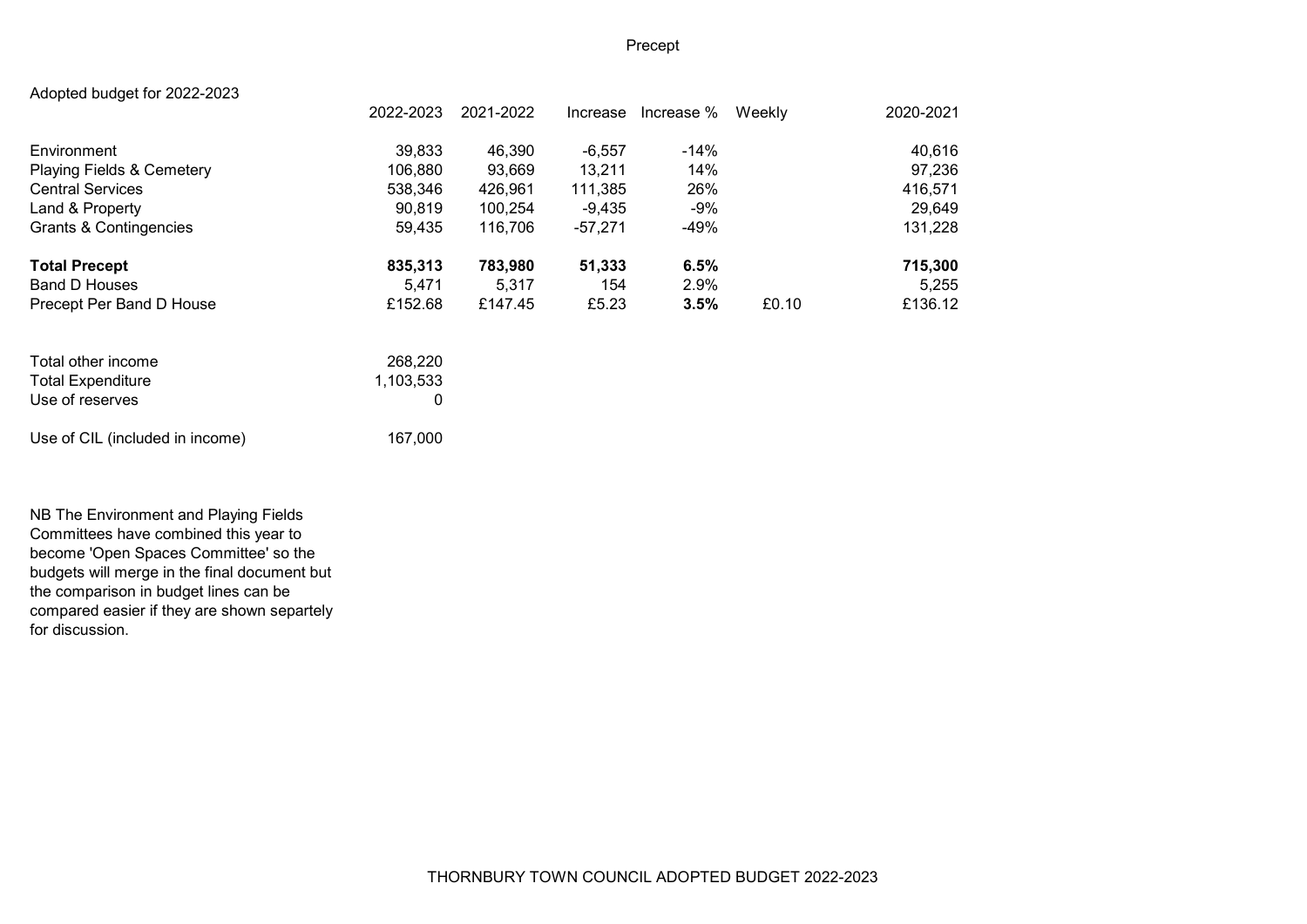## **Income Expenditure Expenditure**

| <b>RBS Code</b>                | Proposed<br>Income 22/23 Budget 2021/22 2020-2021 |             | Actual income Total Proposed RBS Code<br>income 22/23 |         | Revenue                              | Proposed<br>Proposed<br>Expenditure 22/23 From Reserves Budget 21/22 | Actual         | Actual exp  | <b>Total Proposed</b><br>2020-2021 Expenditure 22/23 |
|--------------------------------|---------------------------------------------------|-------------|-------------------------------------------------------|---------|--------------------------------------|----------------------------------------------------------------------|----------------|-------------|------------------------------------------------------|
| Town Hall Hire:-               |                                                   |             |                                                       |         | 4245 Rates                           | 14,000                                                               | 15,000         | 13,480      |                                                      |
| 1110 Drop-In Centre            | 5,800<br>5,800                                    | $\mathbf 0$ |                                                       |         | 4170 Water Rates                     | 600                                                                  | 600            | 362         |                                                      |
| Solar Panels                   | 800                                               |             |                                                       |         | 4095 Insurance                       | 5,000                                                                | 5,000          | 4,228       |                                                      |
| 1130 Casual Hire               | 80<br>240                                         | $\Omega$    |                                                       |         | 4175 Electricity                     | 6,500                                                                | 6,500          | 5,127       |                                                      |
| 1140 Casual Hire (Grant-Aided) | 80<br>$\Omega$                                    | $\mathbf 0$ |                                                       |         | 4110 Telephones & Broadband          | 2,000                                                                | 1,700          | 1,900       |                                                      |
| 1150 CIL income                | $\pmb{0}$<br>12,000                               | $\Omega$    |                                                       |         | 4180 Gas                             | 4,200                                                                | 3,000          | 4,725       |                                                      |
| 1090 Interest Received         | 144<br>140                                        | 115         |                                                       |         | 4450 Machine Tools and Workwear      | 100                                                                  | 100            | 56          |                                                      |
|                                |                                                   |             |                                                       |         | 4100 Stationary etc                  | 1,600                                                                | 2,000          | 1,360       |                                                      |
|                                |                                                   |             | 18,824                                                | 4165 IT |                                      | 6,050                                                                | 5,900          | 5,421       |                                                      |
|                                |                                                   |             |                                                       |         | 4090 Fees & Subscriptions            | 2,500                                                                | 2,000          | 1,077       |                                                      |
|                                |                                                   |             |                                                       |         | 4065 Training                        | 6,000                                                                | 6,000          | 2,406       |                                                      |
|                                |                                                   |             |                                                       |         | 4250 clock                           | 300                                                                  | 500            | 180         |                                                      |
|                                |                                                   |             |                                                       |         | 4190 Neighbourhood Plan              | 12,000                                                               | 19,000         | 2,750       |                                                      |
|                                |                                                   |             |                                                       |         | 4060 Staff other expenses            | 8,500                                                                | $\Omega$       | 1,014       |                                                      |
|                                |                                                   |             |                                                       |         | 4205 Refreshments                    | 150                                                                  | 100            | 62          |                                                      |
|                                |                                                   |             |                                                       |         | 4185 Advertising & Public Notice boa | 400                                                                  | 400            | $\mathbf 0$ |                                                      |
|                                |                                                   |             |                                                       |         | 4105 Postage & Petty Cash            | 1,000                                                                | 1,600          | 834         |                                                      |
|                                |                                                   |             |                                                       |         | 4125 Copier Lease & Service          | 1,200                                                                | 2,000          | 1,086       |                                                      |
|                                |                                                   |             |                                                       |         | 4130 Printing                        | 500                                                                  | 618            | 200         |                                                      |
|                                |                                                   |             |                                                       |         |                                      |                                                                      |                |             |                                                      |
|                                |                                                   |             |                                                       |         | 4150 Repairs & Maintenance           | 6,000                                                                | 4,000          | 6,878       |                                                      |
|                                |                                                   |             |                                                       |         | 4140 Cleaning/ materials             | 1,300                                                                | 1,230          | 867         |                                                      |
|                                |                                                   |             |                                                       |         | 4145 Lift Service Contract/Repairs   | 1,600                                                                | 1,600          | 2,589       |                                                      |
|                                |                                                   |             |                                                       |         | 4155 Boiler Service                  | 800                                                                  | 871            | 140         |                                                      |
|                                |                                                   |             |                                                       |         | 4080 Audit Fees                      | 3,600                                                                | 3,959          | 6,020       |                                                      |
|                                |                                                   |             |                                                       |         | 4075 Bank Charges                    | 700                                                                  | 900            | 665         |                                                      |
|                                |                                                   |             |                                                       |         | 4120 Web Site Maintenance            | 770                                                                  | 750            | 1,198       |                                                      |
|                                |                                                   |             |                                                       |         | 4160 Trade Refuse                    | 2,500                                                                | 1,478          | 830         |                                                      |
|                                |                                                   |             |                                                       |         | 4085 Professional Fees               | 10,000                                                               | 5,500          | 12,230      |                                                      |
|                                |                                                   |             |                                                       |         | 4200 H & S Inspections/ Contract     | 3,000                                                                | 3,000          | $\Omega$    |                                                      |
|                                |                                                   |             |                                                       |         | 4210 Youth SLA                       | 37,000                                                               | 37,000         | 35,000      |                                                      |
|                                |                                                   |             |                                                       |         | 4115 Office Equipment                | 2,000                                                                | 2,175          | 1,946       |                                                      |
|                                |                                                   |             |                                                       |         | 4202 Armstrong Hall Redevelopmen     | $\mathbf 0$                                                          | $\mathbf 0$    | $\mathbf 0$ |                                                      |
|                                |                                                   |             |                                                       |         | 4201 Armstrong Hall Redevelopmen     | $\mathbf 0$                                                          | $\overline{0}$ | 0           |                                                      |
|                                |                                                   |             |                                                       |         | 4215 Hearing Loop                    | 300                                                                  | 300            | $\Omega$    | 142,170                                              |
|                                |                                                   |             |                                                       |         |                                      |                                                                      |                |             |                                                      |
|                                |                                                   |             |                                                       |         | 4000 Staff salary                    | 283,000                                                              | 205,000        | 236,431     |                                                      |
|                                |                                                   |             |                                                       |         | 4040 Pension                         | 68,000                                                               | 55,000         | 44,904      | 415,000                                              |
|                                |                                                   |             |                                                       |         | 4030 PAYE and NI                     | 64,000                                                               | 57,000         | 50,370      |                                                      |
|                                |                                                   |             |                                                       |         | <b>Total Reserves</b>                |                                                                      | 0              |             |                                                      |
| <b>Total Income</b>            | 6,260                                             | 115         | 18,824                                                |         | <b>Total Expenditure</b>             | 557,170                                                              | 451,781        | 446,336     | 557,170                                              |
| 1076 Precept Requirement       |                                                   |             | 538,346                                               |         |                                      |                                                                      |                |             |                                                      |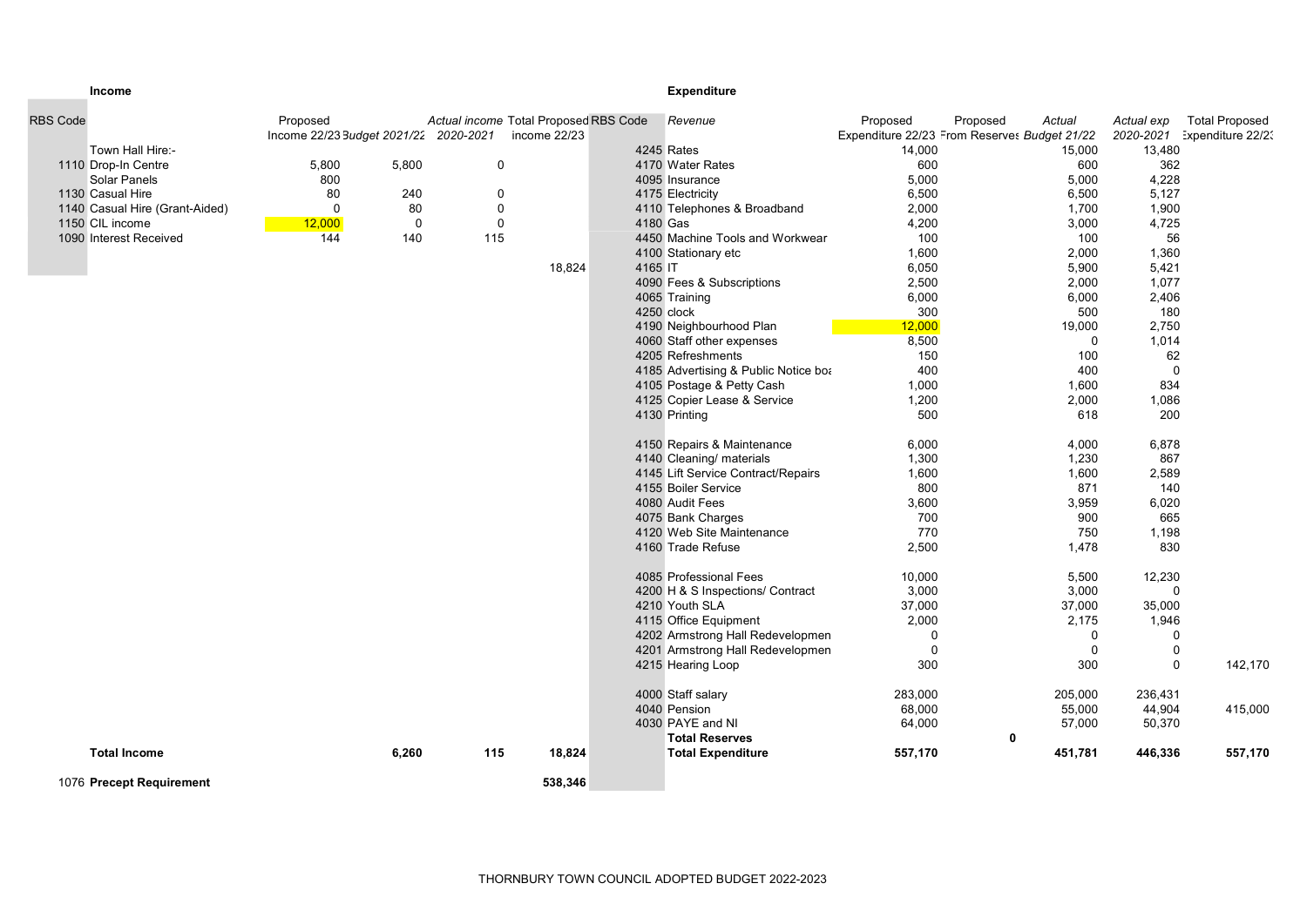### **Income Expenditure** Expenditure

| <b>RBS Code</b> |                                     | Proposed     | <b>Budget income</b> | Income    | <b>Total Proposed RBS Code</b> |          | Revenue                      | Proposed                     | Proposed | Actual                | Actual exp. |
|-----------------|-------------------------------------|--------------|----------------------|-----------|--------------------------------|----------|------------------------------|------------------------------|----------|-----------------------|-------------|
|                 |                                     | Income 22/23 | 2021-2022            | 2020-2021 | Budget 22/23                   |          |                              | Budget 2022/23 From Reserves |          | <b>Budget 2020/21</b> | 2019-2020   |
|                 | 1400 Cemetery Fees                  | 34.000       | 34.000               | 33.857    |                                |          | 4245 Rates                   | 5.000                        |          | 3.800                 | 3.343       |
|                 | 1410 Memorial Fees                  | 3,600        | 3,000                | 3.320     |                                |          | 4170 Water Rates             | 2,000                        |          | 2,000                 | 344         |
|                 | 1420 Memorial Plaque Service        | 3,600        | 3,000                | 3,463     |                                |          | 4095 Insurance               | 5,500                        |          | 5,500                 | 5.119       |
|                 |                                     |              |                      |           |                                | 4180 Gas |                              | 1,000                        |          | 1,500                 | 870         |
|                 | 1430 Grave Maintenance Service      | 2,200        | 2.100                | 1.667     |                                |          | 4175 Electricity             | 2.100                        |          | 2.000                 | 263         |
|                 | 1300 Mundy Playing Field Fees       | 5.425        | 5,000                | 1,474     |                                |          | 4110 Telephones              | 800                          |          | 206                   | 1.099       |
|                 |                                     |              |                      |           |                                |          | 4412 Mower 5 year servicing  | 1,200                        |          | 1.160                 | 1.161       |
|                 | 1310 Poulterbrook Fees              | 2.500        | 1.088                | 662       |                                |          | 4140 Cleaning Materials      | 1,200                        |          | 1.319                 | 1,029       |
|                 | 1320 Chantry Field Fees             | 1.800        | 400                  |           |                                |          | 4160 Trade Refuse Disposal   | 6.200                        |          | 6.000                 | 4.272       |
|                 | 1330 Wayleaves & Franchises / Sundr | 40           | 75                   |           |                                |          | 4400 Septic Tank Maintenance | 500                          |          | 500                   | 150         |
|                 | 1150 CIL Income                     | 135,000      |                      |           | 188165                         |          | Car park security            | 5.800                        |          |                       |             |
|                 |                                     |              |                      |           |                                |          |                              |                              |          |                       |             |

| RBS Code |                                     | Proposed               | <b>Budget income</b> | Income              | <b>Total Proposed RBS Code</b> |          | Revenue                               | Proposed       | Proposed                                    | Actual         | Actual exp.        | <b>Total Proposed</b> |
|----------|-------------------------------------|------------------------|----------------------|---------------------|--------------------------------|----------|---------------------------------------|----------------|---------------------------------------------|----------------|--------------------|-----------------------|
|          | 1400 Cemetery Fees                  | Income 22/23<br>34,000 | 2021-2022<br>34,000  | 2020-2021<br>33,857 | Budget 22/23                   |          | 4245 Rates                            | 5,000          | Budget 2022/23 From Reserves Budget 2020/21 | 3,800          | 2019-2020<br>3,343 | Budget 21/22          |
|          | 1410 Memorial Fees                  | 3,600                  | 3,000                | 3,320               |                                |          | 4170 Water Rates                      | 2,000          |                                             | 2,000          | 344                |                       |
|          | 1420 Memorial Plaque Service        | 3,600                  | 3,000                | 3,463               |                                |          | 4095 Insurance                        | 5,500          |                                             | 5,500          | 5,119              |                       |
|          |                                     |                        |                      |                     |                                | 4180 Gas |                                       | 1.000          |                                             | 1.500          | 870                |                       |
|          | 1430 Grave Maintenance Service      | 2,200                  | 2,100                | 1,667               |                                |          | 4175 Electricity                      | 2,100          |                                             | 2,000          | 263                |                       |
|          | 1300 Mundy Playing Field Fees       | 5,425                  | 5,000                | 1,474               |                                |          | 4110 Telephones                       | 800            |                                             | 206            | 1,099              |                       |
|          |                                     |                        |                      |                     |                                |          | 4412 Mower 5 year servicing           | 1,200          |                                             | 1,160          | 1,161              |                       |
|          | 1310 Poulterbrook Fees              | 2,500                  | 1,088                | 662                 |                                |          | 4140 Cleaning Materials               | 1,200          |                                             | 1,319          | 1,029              |                       |
|          | 1320 Chantry Field Fees             | 1,800                  | 400                  | 0                   |                                |          | 4160 Trade Refuse Disposal            | 6,200          |                                             | 6,000          | 4,272              |                       |
|          | 1330 Wayleaves & Franchises / Sundr | 40                     | 75                   | 0                   |                                |          | 4400 Septic Tank Maintenance          | 500            |                                             | 500            | 150                |                       |
|          | 1150 CIL Income                     | 135,000                | $\mathbf 0$          | 0                   | 188165                         |          | Car park security                     | 5,800          |                                             |                |                    |                       |
|          |                                     |                        |                      |                     |                                |          | 4150 Machinery/Vehicle Maintenance    | 10,500         |                                             | 6,000          | 24,213             |                       |
|          |                                     |                        |                      |                     |                                |          | 4405 Vehicle Tax/ MOT etc             | 3,700          |                                             | 6,000          | 3,547              |                       |
|          |                                     |                        |                      |                     |                                |          | 4410 Play Equipment Maintenance       | 7,500          |                                             | 7,981          | 1,389              |                       |
|          |                                     |                        |                      |                     |                                |          | 4415 Path, Hedges etc Maintenance     | 2,000          |                                             | 2,000          | 614                |                       |
|          |                                     |                        |                      |                     |                                |          | 4420 Fuel                             | 6,000          |                                             | 6,000          | 2,178              |                       |
|          |                                     |                        |                      |                     |                                |          | 4425 Splash Pad Operation             | 1,000          |                                             | 1,000          | $\mathbf 0$        |                       |
|          |                                     |                        |                      |                     |                                |          | 4430 Courts and Pitches               | 6,000          |                                             | 5,000          | 6,633              |                       |
|          |                                     |                        |                      |                     |                                |          | 4490 St Marys Churchyard              | 3,000          |                                             | 3,348          | 1,137              |                       |
|          |                                     |                        |                      |                     |                                |          | 4495 Bedding Plants & Sundries        | 1,230          |                                             | 1,200          | 934                |                       |
|          |                                     |                        |                      |                     |                                |          | 4435 Portable Toilet                  | 1,200          |                                             | 1,140          | 87                 |                       |
|          |                                     |                        |                      |                     |                                |          | 4500 Memorial Plaque Service          | 2,000          |                                             | 2,500          | 1,681              |                       |
|          |                                     |                        |                      |                     |                                |          | 4440 Skatepark Maintenance            | 5,000          |                                             | 5,280          | 368                |                       |
|          |                                     |                        |                      |                     |                                |          | Water fountain hire                   | 1,005          |                                             | $\mathbf 0$    | $\mathbf 0$        |                       |
|          |                                     |                        |                      |                     |                                |          | 4090 Fees & Subscriptions             | 2,000          |                                             | 1,500          | 795                |                       |
|          |                                     |                        |                      |                     |                                |          |                                       |                |                                             |                |                    | 83,435                |
|          |                                     |                        |                      |                     |                                |          |                                       |                |                                             |                |                    |                       |
|          |                                     |                        |                      |                     |                                |          | Capital                               |                |                                             |                |                    |                       |
|          |                                     |                        |                      |                     |                                |          | 4450 Machine Tools & Workwear         | 3,500          |                                             | 3,500          | 4,499              |                       |
|          |                                     |                        |                      |                     |                                |          | 4455 Litter Bins & Seats              | 2,000          |                                             | 1,500          | $\mathbf 0$        |                       |
|          |                                     |                        |                      |                     |                                |          | 4460 Signs etc                        | 1,800          |                                             | 1,088          | 454                |                       |
|          |                                     |                        |                      |                     |                                |          | 4465 New Play Equipment               | 14,000         |                                             | 14,000         | 0                  |                       |
|          |                                     |                        |                      |                     |                                |          | 4470 New Play Equipment- Eastland     | 10,000         |                                             | 60,000         | $\mathbf 0$        |                       |
|          |                                     |                        |                      |                     |                                |          | 4477 CCTV                             | 1,000          |                                             | 8,000          | 6,390              |                       |
|          |                                     |                        |                      |                     |                                |          | Cemetery gates                        |                |                                             | 10,000         | $\mathbf 0$        |                       |
|          |                                     |                        |                      |                     |                                |          | War memorial repairs                  | 1,000          |                                             | 1,000          | $\pmb{0}$          |                       |
|          |                                     |                        |                      |                     |                                |          | 4487 New Machinery                    | $\Omega$       |                                             | 7,000          | $\pmb{0}$          |                       |
|          |                                     |                        |                      |                     |                                |          | EMR for play& equipment maintenance   | 20,000         |                                             |                | $\mathbf 0$        |                       |
|          |                                     |                        |                      |                     |                                |          | 4476 New Cemetery field surveys/ fees | 45,000         |                                             | $\overline{0}$ | 4,450              |                       |
|          |                                     |                        |                      |                     |                                |          | 4470 Eastland Play area               | 40,000         |                                             | $\Omega$       | $\mathbf 0$        |                       |
|          |                                     |                        |                      |                     |                                |          | 4475 Splash Pad Water Supply          | $\overline{0}$ |                                             | $\mathbf 0$    | $\pmb{0}$          |                       |
|          |                                     |                        |                      |                     |                                |          | Improvements (Caretakers Flat)        | $\overline{0}$ |                                             | 0              |                    |                       |
|          |                                     |                        |                      |                     |                                |          | 4483 Loan Repayment (mower, back hoe) | 7,615          |                                             | 7,615          | 7,614              | 145,915               |
|          |                                     |                        |                      |                     |                                |          | 4480 Loan Repayment (Pavillion)       | 1,810          |                                             | 1,810          | 1,810              |                       |
|          |                                     |                        |                      |                     |                                |          | 4482 Loan Repayment (Poulterbrook)    | 5,643          |                                             | 5,643          | 5,643              |                       |
|          |                                     |                        |                      |                     |                                |          | 4481 Loan Repayment (Splash Pad)      | 4,622          |                                             | 4,622          | 4,622              |                       |
|          |                                     |                        |                      |                     |                                |          | 4485 Contract hire (new Transit)      | 3,620          |                                             | 3,620          | 3,519              |                       |
|          |                                     |                        |                      |                     |                                |          | New Skatepark                         | 50,000         |                                             |                |                    | 65,695                |
|          |                                     |                        |                      |                     |                                |          |                                       |                |                                             |                |                    |                       |
|          |                                     |                        |                      |                     |                                |          | <b>Total Reserves</b>                 |                | 0                                           |                |                    |                       |
|          |                                     |                        |                      |                     |                                |          |                                       |                |                                             |                |                    | $\Omega$              |
|          | <b>Total Income</b>                 |                        | 48,663               | 44,443              | 188,165                        |          | <b>Total Expenditure</b>              | 295,045        |                                             | 202,332        | 100,227            | 295,045               |
|          | <b>Precept Requirement</b>          |                        |                      |                     | 106.880                        |          |                                       |                |                                             |                |                    |                       |

Precept Requirement 106,880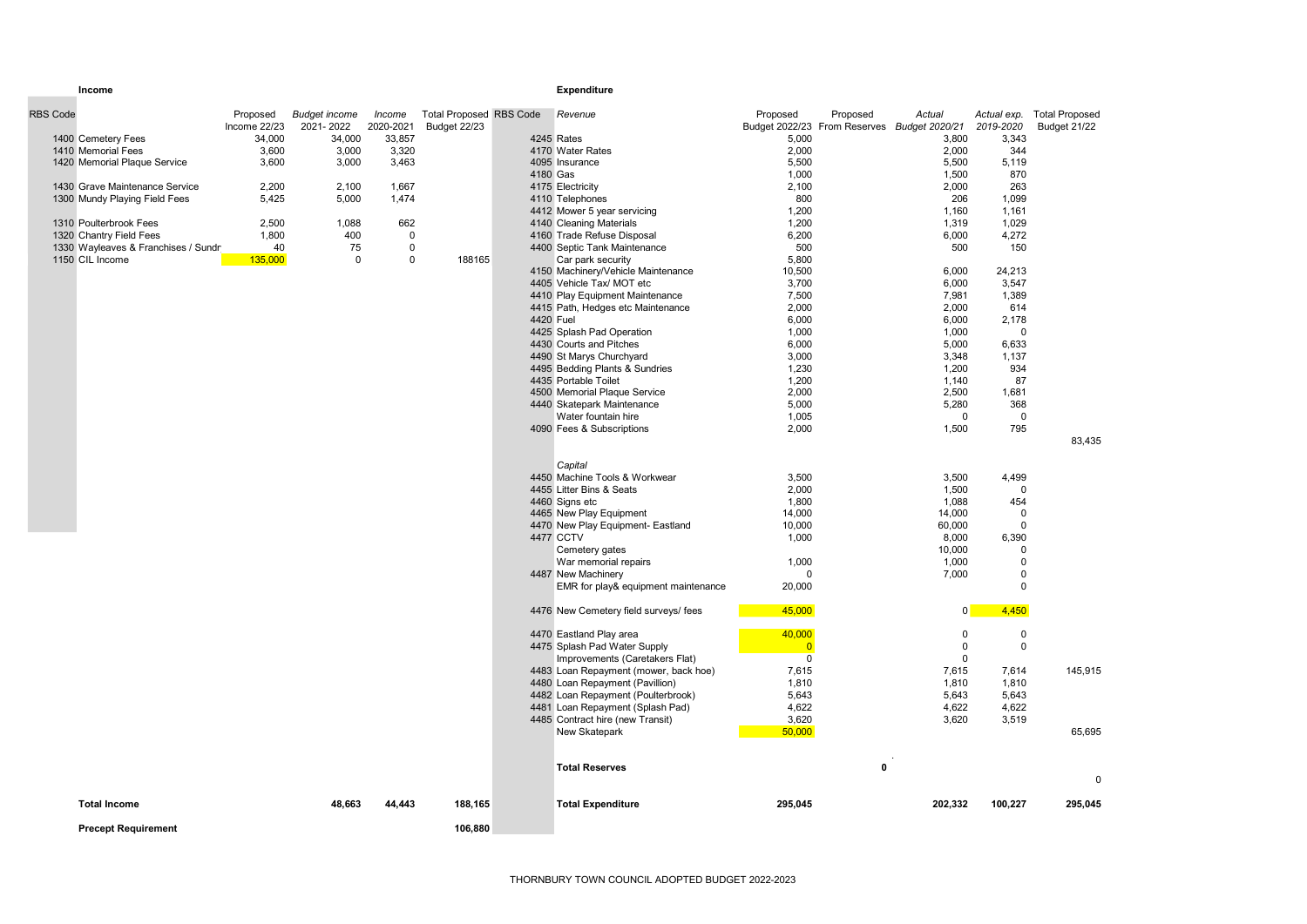|      | RBS Code RBS Code                     | Proposed    | <b>Budget</b><br>Income 22/23 Income 2021/22 Income 2020/21 | Last year      | <b>Total Proposed</b><br>Income 2022/23 | RBS Code Revenue |                                                 | Proposed       | Proposed    | <b>Budget</b><br>Expenditure 22/23 From Reserves Expenditure 2021/22 | Last year<br>Expendiure 20/21 | <b>Total Proposed</b><br>Budget 22/23 |
|------|---------------------------------------|-------------|-------------------------------------------------------------|----------------|-----------------------------------------|------------------|-------------------------------------------------|----------------|-------------|----------------------------------------------------------------------|-------------------------------|---------------------------------------|
| 1500 | 1500 Tourist Information Centre Sales | $\Omega$    | 50                                                          | $\mathbf 0$    | $\mathbf 0$                             |                  | 4170 Water Rates (Fountain)                     | 0              |             | $\Omega$                                                             | 9                             |                                       |
| 1510 | 1510 Hanging Basket Service           | 4,100       | 5,500                                                       | 3,803          |                                         |                  | 4445 Tree works and inspection                  | 8,200          |             | 5,500                                                                | 300                           |                                       |
| 1520 | 1520 Accommodation Guide              |             | 100                                                         | 0              |                                         |                  | 4150 Repairs & Maint (inc Bus Shelters & seats) | $\Omega$       |             | 1,600                                                                | 19                            |                                       |
| 1990 | 1990 Sundry Income                    | $\mathbf 0$ | $\mathbf 0$                                                 | 240            |                                         |                  | 4550 Tree Planting                              | 1,115          |             | 1,088                                                                | 804                           |                                       |
| 1530 | 1530 Applegates Commission            | $\mathbf 0$ | 100                                                         | $\overline{0}$ |                                         |                  | 4555 Hanging Basket Service                     | 5,000          |             | 5,701                                                                | 4,590                         |                                       |
|      |                                       |             |                                                             |                | 4,100                                   |                  |                                                 |                |             |                                                                      |                               |                                       |
|      |                                       |             |                                                             |                |                                         |                  | 4560 Town Hall Planting                         | 2,000          |             | 2,500                                                                | 549                           |                                       |
|      |                                       |             |                                                             |                |                                         |                  | 4420 Fuel                                       |                |             | 1,056                                                                | 404                           |                                       |
|      |                                       |             |                                                             |                |                                         |                  | 4405 Vehicle Service / Tax                      |                |             | $\Omega$                                                             | $\Omega$                      |                                       |
|      |                                       |             |                                                             |                |                                         |                  | 4565 T.I.C. Stock                               |                |             | 328                                                                  | 25                            |                                       |
|      |                                       |             |                                                             |                |                                         |                  | 4990 Sundries & Contingency                     | $\Omega$       |             | 270                                                                  | 93                            |                                       |
|      |                                       |             |                                                             |                |                                         |                  | 4570 Christmas Cards                            | 84             |             | 84                                                                   | $\Omega$                      |                                       |
|      |                                       |             |                                                             |                |                                         |                  | 4095 Insurance                                  | $\overline{0}$ |             | 1,000                                                                | 828                           |                                       |
|      |                                       |             |                                                             |                |                                         |                  | 4575 Britain in Bloom Hospitality               | 106            |             | 106                                                                  | $\Omega$                      |                                       |
|      |                                       |             |                                                             |                |                                         |                  | 4580 Grass Cutting (SGC)                        | 13543          |             | 10637                                                                | 11341                         |                                       |
|      |                                       |             |                                                             |                |                                         |                  | 4581 Dog Bins (SGC)                             | 5654           |             | 5110                                                                 | 5074                          |                                       |
|      |                                       |             |                                                             |                |                                         |                  | 4585 Floral Displays (SGC)                      | 2456           |             | 8950                                                                 | 778                           |                                       |
|      |                                       |             |                                                             |                |                                         |                  | 4590 Fairtrade                                  | 275            |             | 275                                                                  | $\mathbf 0$                   | 38,433                                |
|      |                                       |             |                                                             |                |                                         |                  | Capital                                         |                |             |                                                                      |                               |                                       |
|      |                                       |             |                                                             |                |                                         |                  | 4595 New Street Furniture & Seats               | 1,000          |             | 1,030                                                                | 149                           |                                       |
|      |                                       |             |                                                             |                |                                         |                  | 4455 Litter bins and dog bins                   | $\mathbf 0$    |             | 1,545                                                                | 473                           |                                       |
|      |                                       |             |                                                             |                |                                         |                  | 4460 Signs                                      | $\mathbf 0$    |             | 1,030                                                                | $\Omega$                      |                                       |
|      |                                       |             |                                                             |                |                                         |                  | 4655 Green Projects                             | 4,500          |             | 4,500                                                                | 242                           |                                       |
|      |                                       |             |                                                             |                |                                         |                  |                                                 |                |             |                                                                      |                               | 5,500                                 |
|      |                                       |             |                                                             |                |                                         |                  |                                                 |                | $\mathbf 0$ |                                                                      |                               |                                       |
|      | <b>Total Income</b>                   |             | 5,750                                                       | 4,043          | 4,100                                   |                  | <b>Total Expenditure</b>                        | 43,933         |             | 52,310                                                               | 25,678                        | 43,933                                |

THORNBURY TOWN COUNCIL ADOPTED BUDGET 2022-2023

### Income Expenditure

Precept Requirement 39,833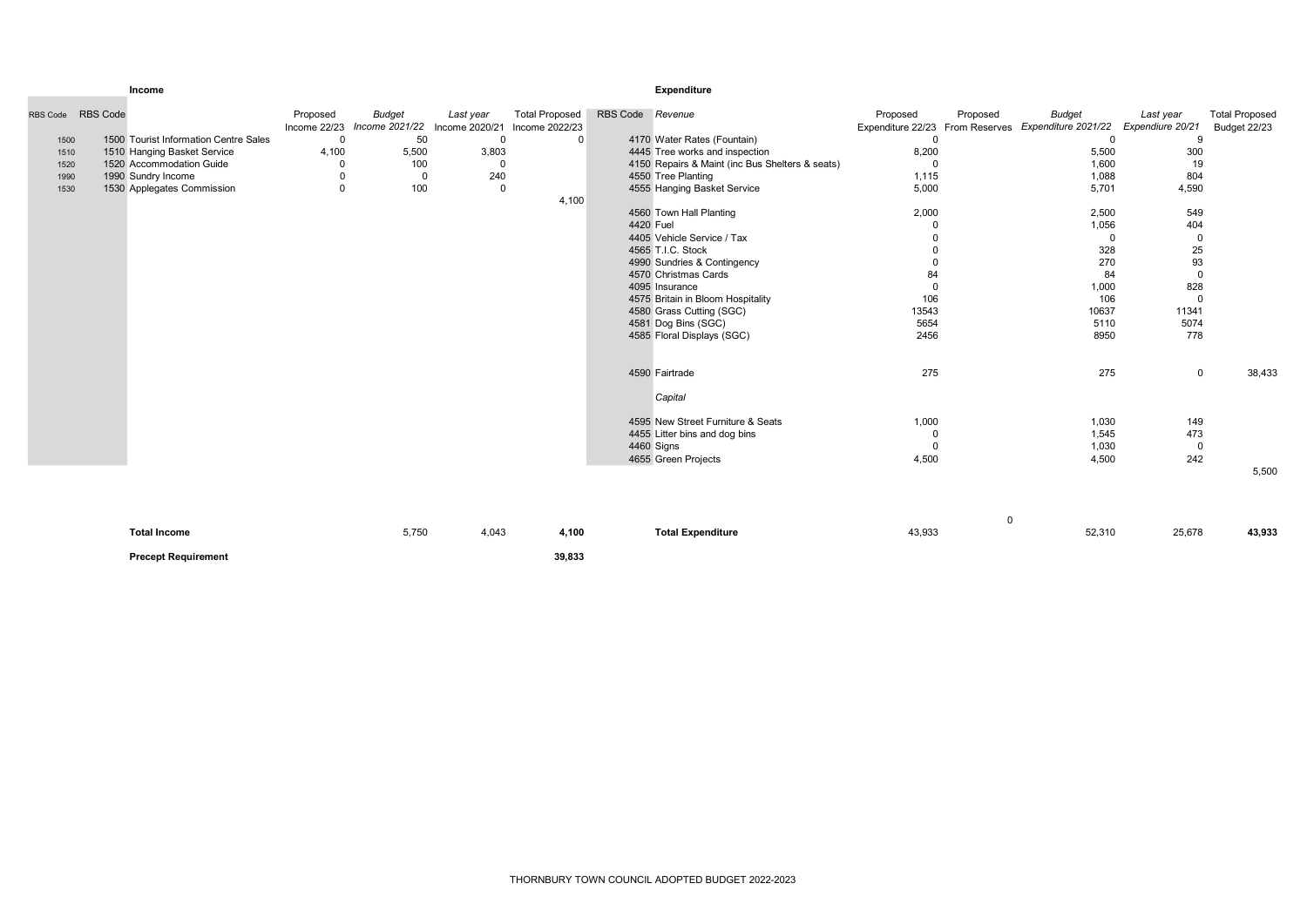|                              |                 | Income                                                                                                                                      |                                                |                                       |                                      |                                                | Expenditure                                                                                                                                                                                               |                                                            |          |                                                   |                              |                                              |
|------------------------------|-----------------|---------------------------------------------------------------------------------------------------------------------------------------------|------------------------------------------------|---------------------------------------|--------------------------------------|------------------------------------------------|-----------------------------------------------------------------------------------------------------------------------------------------------------------------------------------------------------------|------------------------------------------------------------|----------|---------------------------------------------------|------------------------------|----------------------------------------------|
| RBS Code                     | <b>RBS Code</b> |                                                                                                                                             | Proposed                                       | Actual<br>Income 22/23 Budget 2021/22 | Actual income<br>2020-21             | <b>Total Proposed RBS Code</b><br>Budget 22/23 |                                                                                                                                                                                                           | Proposed<br>Exoenditure 22/23 From Reserves Budget 2021/22 | Proposed | Actual                                            | Actual exp.<br>2020-2021     | <b>Total Proposed</b><br><b>Budget 22/23</b> |
| 1600<br>1610<br>1650<br>1630 |                 | 1600 Rent - Flat 67 High Street<br>1610 Rent - Offices 67 High Street<br>1650 Insurance rent<br>CIL income<br>1630 Rent - V. Link Town Hall | 7,800<br>15,156<br>$\Omega$<br>20,000<br>4,175 | 7,500<br>15,156<br>400<br>4,175       | 7,800<br>15,156<br>$\Omega$<br>2,088 |                                                | 4095 Insurance<br>4170 Water Rates Offices<br>4183 Garage door Pavillion<br>4182 R & R 67 High Street<br>4601 Property Maintenance<br>4600 Landlord Responsibilities<br>Chantry Road Pavilion feasibility | 400<br>750<br>800<br>100,000<br>8,000<br>20,000            | 0        | 435<br>700<br>4,000<br>1,400<br>155,000<br>10,250 | 382<br>733<br>1,193<br>6,629 |                                              |
| 1640                         |                 | 1640 Rent & oncosts Police                                                                                                                  | 10,000                                         | 8,500                                 | 15,664                               | 57,131                                         |                                                                                                                                                                                                           |                                                            |          |                                                   |                              | 129,950                                      |
|                              |                 |                                                                                                                                             |                                                |                                       |                                      |                                                | 4200 Health and Safety                                                                                                                                                                                    | 18,000                                                     |          | 18,000                                            | 17,003                       | 18,000                                       |
|                              |                 | <b>Total Income</b>                                                                                                                         |                                                | 35,731                                | 40,708                               | 57,131                                         |                                                                                                                                                                                                           |                                                            |          |                                                   |                              |                                              |
|                              |                 | <b>Precept Requirement</b>                                                                                                                  |                                                |                                       |                                      | 90,819                                         | <b>Total Expenditure</b>                                                                                                                                                                                  | 147,950                                                    | 0        | 189,785                                           | 25,940                       | 147,950                                      |